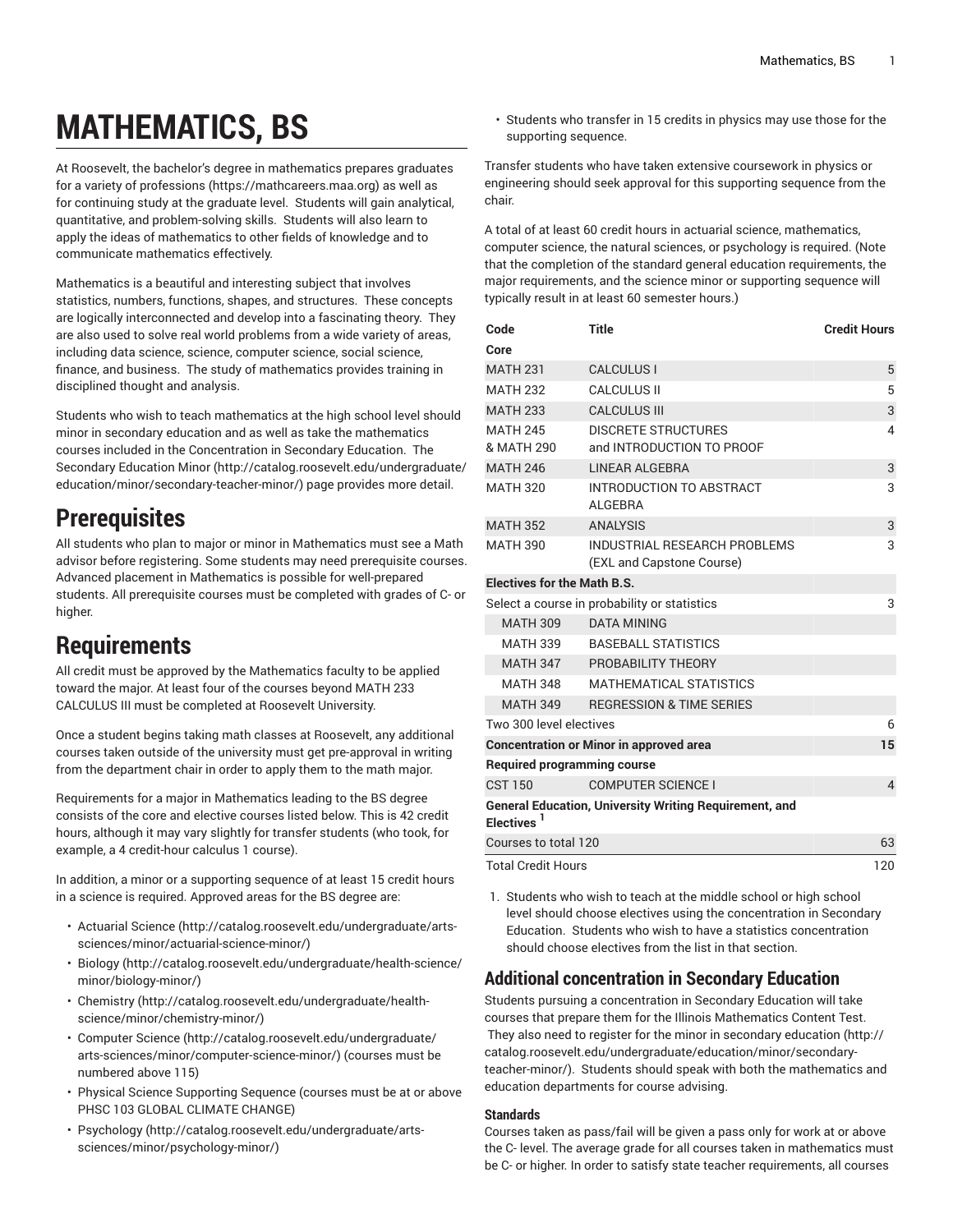presented for the major and the minor(s) must be completed with an overall GPA of 2.7 in the major. Repeated courses in the major or minor require specific approval.

### **Requirements for the concentration**

Students choosing this concentration must complete the 30 credit hours of core requirements listed above along with a minor or concentration in a science. Three additional courses are required as follows:

| Code                                                   | <b>Title</b>                  | <b>Credit Hours</b> |  |  |
|--------------------------------------------------------|-------------------------------|---------------------|--|--|
| <b>Courses required for the SEED concentration</b>     |                               |                     |  |  |
| <b>MATH 316</b>                                        | <b>HISTORY OF MATHEMATICS</b> | 3                   |  |  |
| <b>MATH 317</b>                                        | <b>GEOMETRY</b>               | 3                   |  |  |
| Select one of the following Probability and Statistics | 3                             |                     |  |  |
| courses:                                               |                               |                     |  |  |
| <b>MATH 217</b>                                        | ELEMENTARY STATISTICS         |                     |  |  |
| <b>MATH 347</b>                                        | PROBABILITY THEORY            |                     |  |  |
| <b>MATH 339</b>                                        | <b>BASEBALL STATISTICS</b>    |                     |  |  |
| Total Cradit Houre                                     | a                             |                     |  |  |

Total Credit Hours 9

# **Additional concentration in Statistics**

## **Requirements for the Concentration**

Students choosing this concentration must complete the 30 credit hours of core requirements listed above along with a minor or concentration in a science. Four additional courses are required as follows:

| Code                         | Title                                                                 | <b>Credit Hours</b> |
|------------------------------|-----------------------------------------------------------------------|---------------------|
|                              | <b>Courses required for the Statistics concentration</b>              |                     |
| <b>MATH 347</b>              | PROBABILITY THEORY                                                    | 3                   |
| <b>MATH 348</b>              | <b>MATHEMATICAL STATISTICS</b>                                        | 3                   |
| <b>MATH 349</b>              | <b>REGRESSION &amp; TIME SERIES</b>                                   | 3                   |
| <b>Electives</b>             |                                                                       |                     |
| Select one of the following: |                                                                       | 3                   |
| <b>MATH 307</b>              | DIFFERENTIAL EQUATION/MODELING                                        |                     |
| <b>MATH 309</b>              | <b>DATA MINING</b>                                                    |                     |
| <b>MATH 323</b>              | COOPERATION AND COMPETITION --<br><b>GAME THEORY AND APPLICATIONS</b> |                     |
| <b>MATH 328</b>              | LINEAR PROGRAMMING &<br><b>OPTIMIZATION</b>                           |                     |
| <b>MATH 339</b>              | <b>BASEBALL STATISTICS</b>                                            |                     |
| <b>MATH 369</b>              | <b>MODELS FOR LIFE CONTINGENCIES</b>                                  |                     |
|                              | Alternate courses may be approved by advisor                          |                     |
| <b>MATH 389</b>              | SPECIAL TOPICS (Requires Chair<br>approval)                           |                     |

Total Credit Hours 12

# **CORE Requirements (General Education)**

| Code                                                        | Title                                                          | <b>Credit Hours</b> |  |  |
|-------------------------------------------------------------|----------------------------------------------------------------|---------------------|--|--|
| <b>First Year Success Course or Transfer Success Course</b> |                                                                |                     |  |  |
| <b>FYS 101</b>                                              | <b>FIRST YEAR SUCCESS COURSE</b>                               |                     |  |  |
|                                                             | or TRS 101 TRANSFER SUCCESS 101                                |                     |  |  |
| <b>Communication Requirement</b>                            |                                                                |                     |  |  |
| <b>ENG 101</b>                                              | <b>COMPOSITION I: CRITICAL READING &amp;</b><br><b>WRITING</b> | 3                   |  |  |
| <b>ENG 102</b>                                              | COMPOSITION II: INTRODUCTION TO<br>ACADEMIC RESEARCH           | 3                   |  |  |

| <b>COMM 101</b>                                | PUBLIC SPEAKING (or program specific<br>CORE communications course)                                                                                                                                                         | 3       |  |
|------------------------------------------------|-----------------------------------------------------------------------------------------------------------------------------------------------------------------------------------------------------------------------------|---------|--|
| <b>Ideas of Social Justice</b>                 |                                                                                                                                                                                                                             |         |  |
|                                                | 3 credits in coursework categorized as Ideas.                                                                                                                                                                               | 3       |  |
| <b>Humanities and Fine and Performing Arts</b> |                                                                                                                                                                                                                             |         |  |
| <b>Studies</b>                                 | 9 credits from the following subject areas: African-<br>American Studies, Art History, English (excluding ENG 101<br>and ENG 102), History, Languages, Music, Philosophy,<br>Theatre, Communication and Women's and Gender  | 9       |  |
| <b>Mathematics</b>                             |                                                                                                                                                                                                                             |         |  |
| <b>MATH 110</b>                                | QUANTITATIVE LITERACY (or above) <sup>1</sup>                                                                                                                                                                               | 3       |  |
| <b>Science</b>                                 |                                                                                                                                                                                                                             |         |  |
|                                                | One biological science and one physical science required<br>(one must include a one credit lab).                                                                                                                            | $7 - 8$ |  |
| <b>Social Sciences</b>                         |                                                                                                                                                                                                                             |         |  |
| <b>Studies</b>                                 | 9 credits from the following subject areas: African-<br>American Studies, Anthropology, Criminal Justice,<br>Economics, History, Journalism, Philosophy, Political<br>Science, Psychology, Sociology and Women's and Gender | 9       |  |
| <b>Experiential Learning</b>                   |                                                                                                                                                                                                                             |         |  |
| Learning.                                      | 6 credits from coursework categorized as Experiential                                                                                                                                                                       | 6       |  |
| <b>Total Credit Hours</b>                      |                                                                                                                                                                                                                             | 47-48   |  |

Higher level of Math may be required by major

**1**

These quantitative requirements also apply to degrees.

- Students must earn a minimum of 120 semester hours.
- Students may apply no more than 60 credit hours of 100-level courses toward the degree.
- Students must apply no fewer than 60 credit hours of 200- and 300 level courses toward the degree.
- Students must have at least 18 credit hours (of the 60 credit hours above) at the 300 level.
- Students may transfer in no more than 70 credit hours from community colleges.
- Students earning less than 60 total hours in residence must take their final 30 hours at Roosevelt University. Note that some majors have additional requirements for RU hours.
- Students must have a grade point average of 2.0 or higher to graduate. Note that some majors have additional GPA requirements.
- Students may apply no more than 51 hours in the major (BA) or 57 hours in the major (BS)

Your degree map is a general guide suggesting courses to complete each term on the academic pathway to your degree. It is based on the most current scheduling information from your academic program. Your program's degree map is reviewed annually and updated as schedules change (although you retain the same course requirements as long as you are continuously enrolled in your degree program).

Always work closely with your academic advisor to understand curriculum requirements and scheduling, as each student's academic plan can look slightly different.